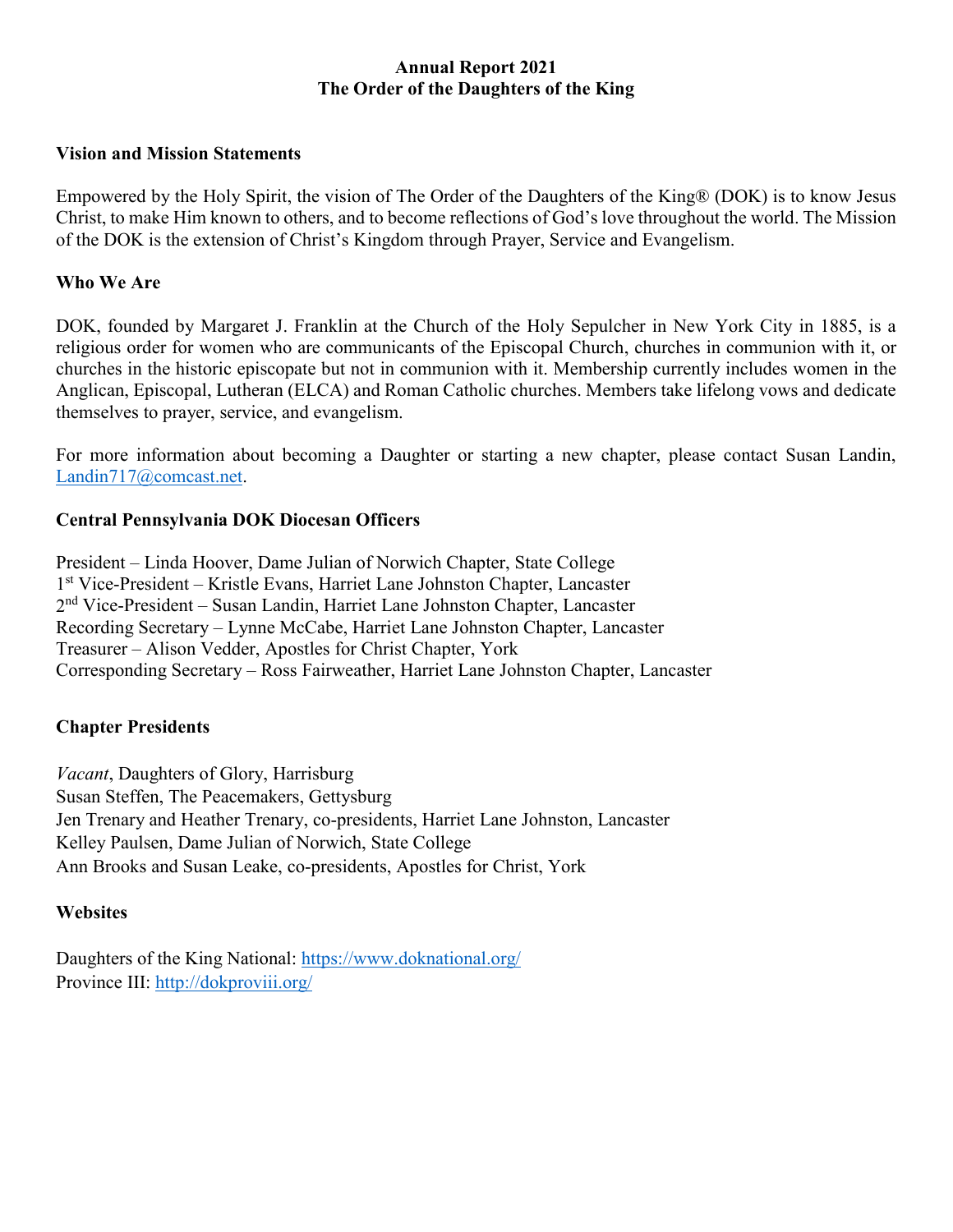# **Ministry Work 2021**

As with many organizations, DOK struggled this year to maintain its membership and its projects due to restrictions created by the COVID-19 pandemic. The five DOK chapters in the diocese and the executive board used various means to remain active and connected: conducting business meetings and prayer meetings via Zoom, organizing outdoor meetings in local parks, meeting within the church building when social distancing could be maintained, and maintaining monthly prayer chains via email.

All chapters in The Episcopal Diocese of Central Pennsylvania (DCPA) continued to support their parishes by praying for the clergy, staff, and parishioners and by helping as needed. Daughters and chapters also provided support for local parishioners with cards, gifts, and telephone calls. The Peacemakers in Gettysburg and the Apostles for Christ in York did tasks around the empty church such as polishing and cleaning the church, laundering acolyte robes, and joining with the altar guild in caring for the silver and brass on the altar.

The diocesan fall assembly 2020, via Zoom, was beautifully done by The Peacemakers at The Memorial Church of the Prince of Peace, Gettysburg, Pa., and included an original organ composition by Cathy Elkiss, speaker Darcy Maier from Better Angels, and an historical Gettysburg video presentation by Lt. Col. Arthur House.

The Harriet Lane Johnston chapter in Lancaster strengthened itself and its mission by gathering daughters together in small groups for prayer and conversation and by having an outdoor summer gathering. Its prayer list and individual prayer requests through email kept its members bonded and mindful of their own needs as well as those of others. It organized and facilitated the Maundy Thursday - Good Friday watch through the night at St. James, Lancaster. The way the chapter came together to offer the spring assembly on March 20, 2021, with a theme of "Morning of Joy and Hope," was a perfect example of the power of prayer, evangelism, and joy.

The Julian of Norwich chapter in State College has returned to in-person meetings twice monthly after many months of using Zoom. It plans to participate in the Dolls for Haiti project, and it is creating a new chapter banner. Members are reading and discussing *This Tender Land* by William Kent Krueger. An afternoon tea is in the planning stages.

In spite of being without leadership, the Daughters of Glory in Harrisburg have been a support to their parish throughout the pandemic.

The major diocesan service project - assisting organizations working toward stopping human trafficking in central Pennsylvania - was interrupted by COVID-19 restrictions. However, the project was revitalized at the fall assembly via Zoom on Saturday, October 9, 2021, with guest speaker Stacey Springer from Sparrow Place in York, Pa.

The bylaws committee completed a revision to the diocesan DOK bylaws to accommodate electronic meetings and elections and to clarify the nomination and roles of officers.

At the province level, DCPA's own Michele Marini was elected Province III DOK president.

Because the in-person annual Province III spring retreat planned for the Claggett Center in Maryland had to be cancelled, a Zoom retreat took place on Saturday, April 10, 2021, with the theme, "God's Beloved Community of Daughters." The retreat was attended by about 180 women from Province III.

At this time, in addition to local projects, all DOK chapters in Province III are focused on preparations for the international DOK convention to be held in Baltimore, Md., from June 22 to 26, 2022. Province III is hosting the convention which is expected to draw about 500 women from around the world.